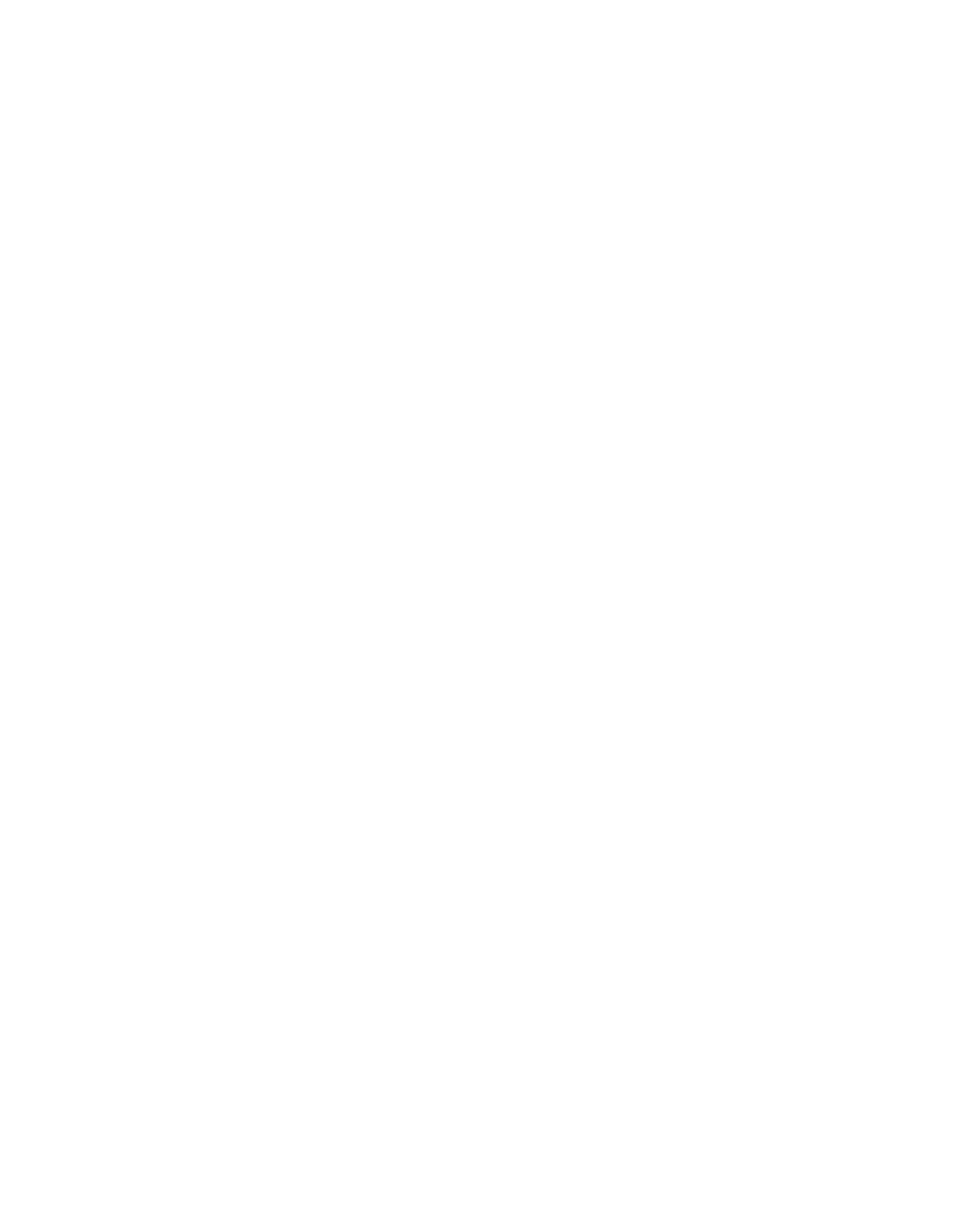# **Chapter XII: Information and Communications Technology**

 This chapter contains data on the information and communications technology (ICT) sector in the ESCWA region during the period 2003-2011. Data and definitions are drawn from the World Telecommunication/ICT Indicators 2011 Database and International Telecommunication Union (ITU) ICT Eye.

 Table XII-1 is on fixed telephone lines. It shows the number of fixed telephone mainlines per 100 population. A fixed telephone line connects a subscriber's terminal equipment to the public switched telephone network. Synonymous with direct exchange line, it may or may not be the same as an access line or a subscriber. In 2011, the highest ratio of around 23 fixed telephone lines per 100 population was recorded by the United Arab Emirates. The lowest, 1 line per 100 population, was recorded by the Sudan. During the same year, the number of fixed telephone lines per 100 population in the ESCWA region was less than the world rate by about 5 lines.

Table XII-2 deals with cellular phones. It provides the number of cellular phone subscribers per 100 population. Mobile subscribers are users of portable telephones who subscribe to an automatic public mobile telephone service which provides access to the public switched telephone network, using cellular technology. The number of cellular subscribers has significantly increased in all 14 ESCWA member countries. In the ESCWA region, this number increased from about 29.4 per 100 population in 2003 to 108.5 in 2011, exceeding the world average of 85.7 subscriptions per 100 population.

 Table XII-3 is on the ratio of cellular phones to total fixed and mobile phones. It is derived from the data provided in the previous two tables. The table depicts a higher ratio of 89.2 per cent for the ESCWA region compared to 83.2 per cent for the world in 2011. The Sudan recorded the highest ratio of 98.1 per cent, while the lowest ratio was recorded in the

## **الفصل الثاني عشر: تكنولوجيا المعلومات واالتصاالت**

يتضمن ھذا الفصل معلومات عن قطاع تكنولوجيا المعلومات واالتصاالت في بلدان اإلسكوا خالل الفترة .2011-2003 وأخذت البيانات والتعاريف المذكورة من قاعدة بيانات االتحاد الدولي لالتصاالت عن مؤشرات تكنولوجيا المعلومات واالتصاالت في العالم لعام 2011 وموقع Eye ICT التابع لالتحاد.

يتناول الجدول -1XII خطوط الھاتف الثابت، ويتضمن عددھا لكل 100 نسمة. وخط الھاتف الثابت ھو خط يوصل معدات المشترك بشبكة التحويل الھاتفية العامة. وھذا المصطلح مرادف لمصطلح المحطة الرئيسية أو خط البدالة المباشر، وقد ال يكون ھذا الخط ھو نفسه خط النفاذ أو خط المشترك. وفي عام ،2011 سجلة اإلمارات العربية المتحدة أعلى نسبة خطوط ھاتفية ثابتة بمقدار 23 خطاً لكل 100 نسمة، بينما سجل السودان النسبة األدنى، بمقدار خط واحد لكل 100 نسمة. وخالل العام نفسه، بلغ عدد خطوط الھاتف الثابت لكل 100 نسمة في منطقة اإلسكوا أقل من المعدل العالمي ب ـ 5 خطوط تقريباً.

يتناول الجدول -2XII الھاتف الخلوي. ويتضمن عدد المشتركين في الھاتف الخلوي لكل 100 من السكان. والمشتركون في الھاتف الخلوي ھم مستخدمو ھواتف محمولة مشتركون في خدمة أوتوماتيكية عامة للھاتف النقال تتيح إمكانية النفاذ إلى شبكة التحويل الھاتفية العامة باستخدام التكنولوجيا الخلوية. وقد سجل عدد المشتركين في الھاتف الخلوي زيادة كبيرة في كل من البلدان الأعضاء في الإسكوا األربعة عشر. وتصاعد عدد المشتركين في الھاتف الخلوي من 29,4 لكل 100 من السكان في منطقة اإلسكوا لعام 2003 إلى 107,5 لعام ،2011 بينما بلغ المعدل العالمي 85.7 مشتركًا لكل 100 من السكان.

ويتناول الجدول 3-XII نسبة الهاتف الخلوي من مجموع عدد الھواتف الثابتة والنقالة. وقد احتسبت باستخدام بيانات الجدولين السابقين. ويبين الجدول أن ھذه النسبة بلغت 89,2 في المائة في منطقة اإلسكوا لعام ،2011 في حين بلغت 83,2 في المائة في العالم. وفي السودان سجلت أعلى نسبة وھي 98,1 في المائة لعام ،2011 بينما سجلت أدنى نسبة في الجمھورية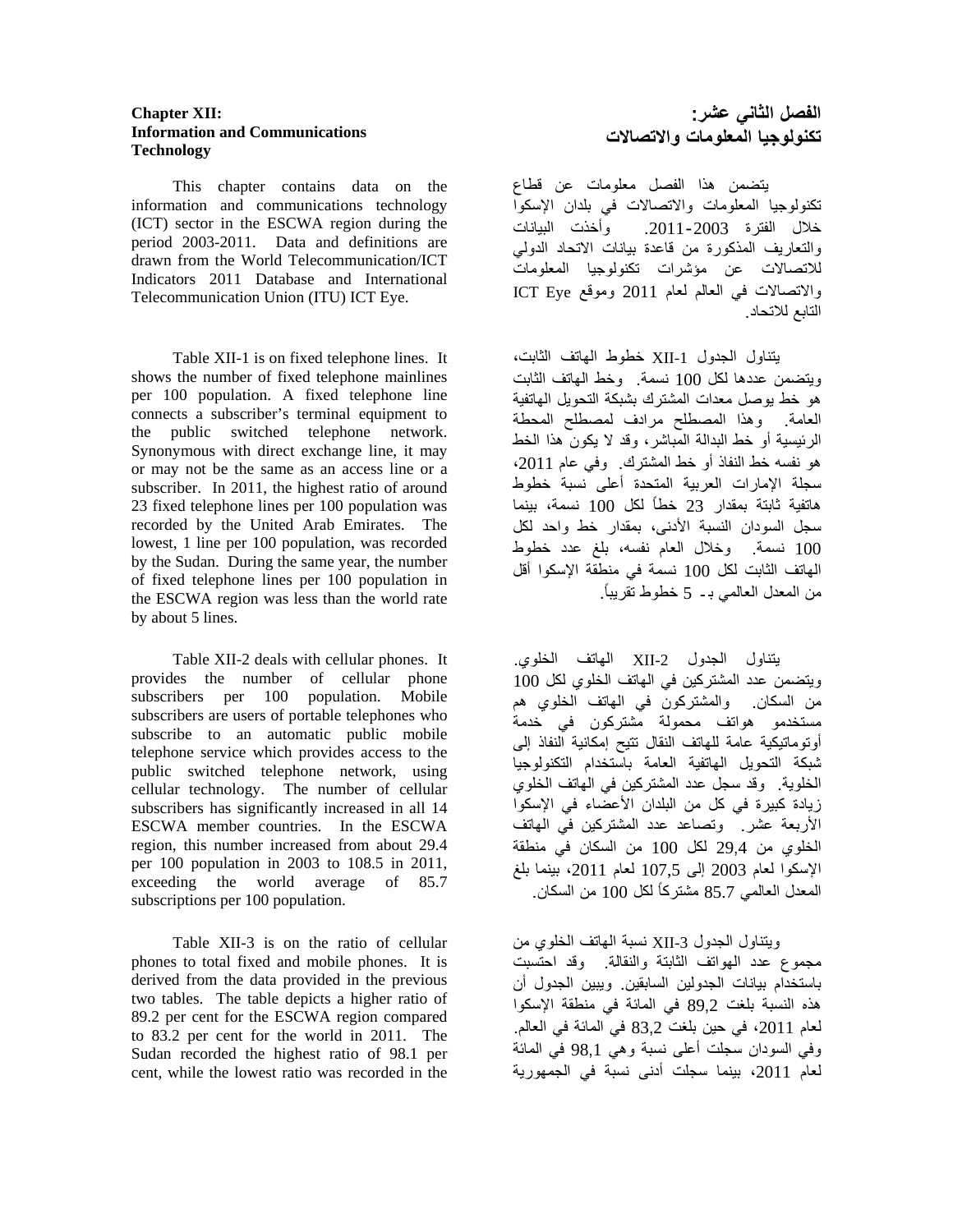Syrian Arab Republic at 75.1 per cent in 2011. There has been a boom in the use of mobile phones over the past years in contrast with the small increases in the fixed telephone lines in the ESCWA region.

 Table XII-4 shows the number of Internet users per 100 population. The estimation method varies by country or area. The number of actual users is usually derived from the number of subscribers indicated by Internet service providers. Specialized surveys are also a source for this data in some countries. The number of Internet users ranged between 86 per 100 population for Qatar and 5 users in Iraq for 2011. The average number of Internet users in the ESCWA region was about 47.3 users per 100 population compared to 32.5 users for the world.

العربية السورية وھي 75,1 في المائة. وقد شھدت منطقة اإلسكوا طفرة في استخدام الھواتف النقالة في األعوام الماضية بعكس الزيادة الطفيفة التي سجلتھا الھواتف الثابتة.

يتضمن الجدول -4XII بيانات عن عدد مستخدمي اإلنترنت لكل 100 من السكان. ومنھجية التقدير تختلف حسب البلد أو المنطقة. وُتستخرج البيانات حول عدد المستخدمين الفعليين لإلنترنت من عدد المشتركين الذي توفره شركات خدمات اإلنترنت. وفي بعض البلدان، تش ّكل المسوح المختصة مصدراً آخر للبيانات. وفي عام ،2011 تراوح عدد مستخدمي اإلنترنت بين 86 لكل 100 نسمة في قطر و5 لكل 100 في العراق. ويبلغ عدد مستخدمي اإلنترنت في منطقة اإلسكوا نحو 47,3 مستخدمين لكل 100 نسمة، مقابل 32,5 مستخدمًا لكل 100 نسمة في العالم.